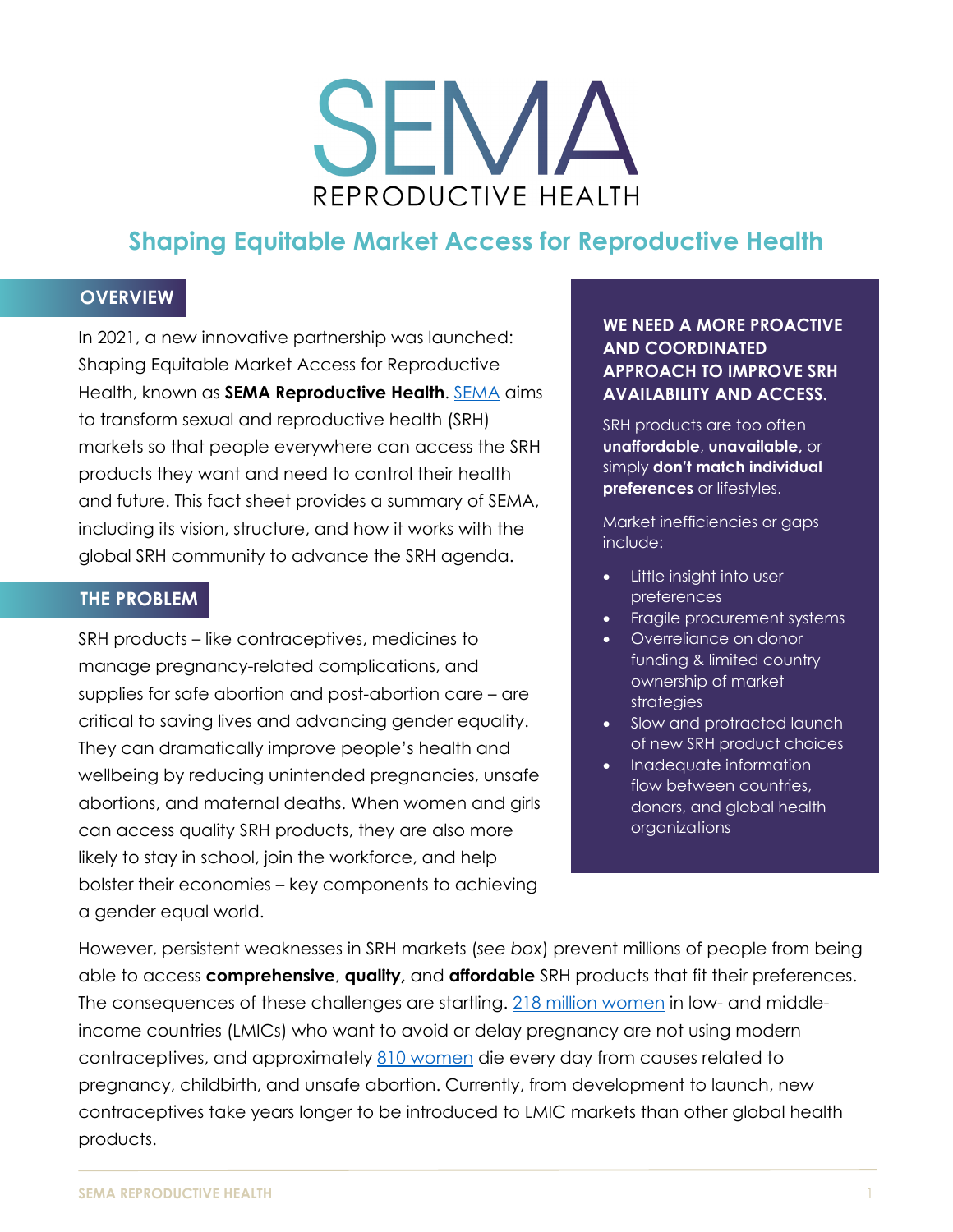**It's time for a radical shift away from business as usual**. Although global efforts in the last decade have enabled [60 million](http://progress.familyplanning2020.org/measurement) additional women and girls in 69 LMICs to use modern contraception, the SRH community needs a new approach to tackle access barriers and equip more people with products they need to realize their sexual and reproductive health and rights.

#### **THE PURPOSE & VISION OF SEMA**

SEMA Reproductive Health is an innovative partnership designed to create healthier, more equitable, and more resilient SRH markets that better meet the reproductive health needs of people around the world. With country and global partners, SEMA focuses on aligning and strengthening efforts to address market challenges across geographies and private and public sectors through a proactive and coordinated approach.

In all its activities, SEMA aims to **shift the power of market stewardship to countries** by supporting country-led strategies through locally-based operations. That way, interventions to improve access can be informed by the unique needs and priorities of each country.

The strategic plan (2022-2027) includes priorities such as working with countries to:

- **Ensure consistent availability and improve user prices** of existing SRH products, so more women and girls can benefit.
- **Generate more sustainable domestic funding** and stewardship of SRH products and market strategies to reflect country priorities and optimize global financing support.
- **Streamline the introduction of new products and interventions** to meet people's preferences and lifestyles.

## **CORE ACTIVITIES**

Together with a diverse set of partners, SEMA focuses on **three core activity areas**:

- **1. Strengthening market data analysis and resources**  Investing in, aggregating, analyzing, and sharing market data to assess market shortcomings, build a holistic view of user demand and inform market strategies. SEMA also provides market-shaping resources and expertise to help bolster partner activities and country stewardship.
- **2. Building a collaborative market strategy platform** Providing a collaborative hub for proactively and strategically co-designing and coordinating market strategies and solutions, by tapping into the unique strengths of existing networks and country, regional, and global partners.
- **3. Serving as a financing and coordination vehicle** Supporting countries and global partners to finance and implement interventions that address national, regional, and global market challenges – such as addressing market gaps, incentivizing new manufacturers, and supporting countries' national financing and implementation plans around new and existing products.